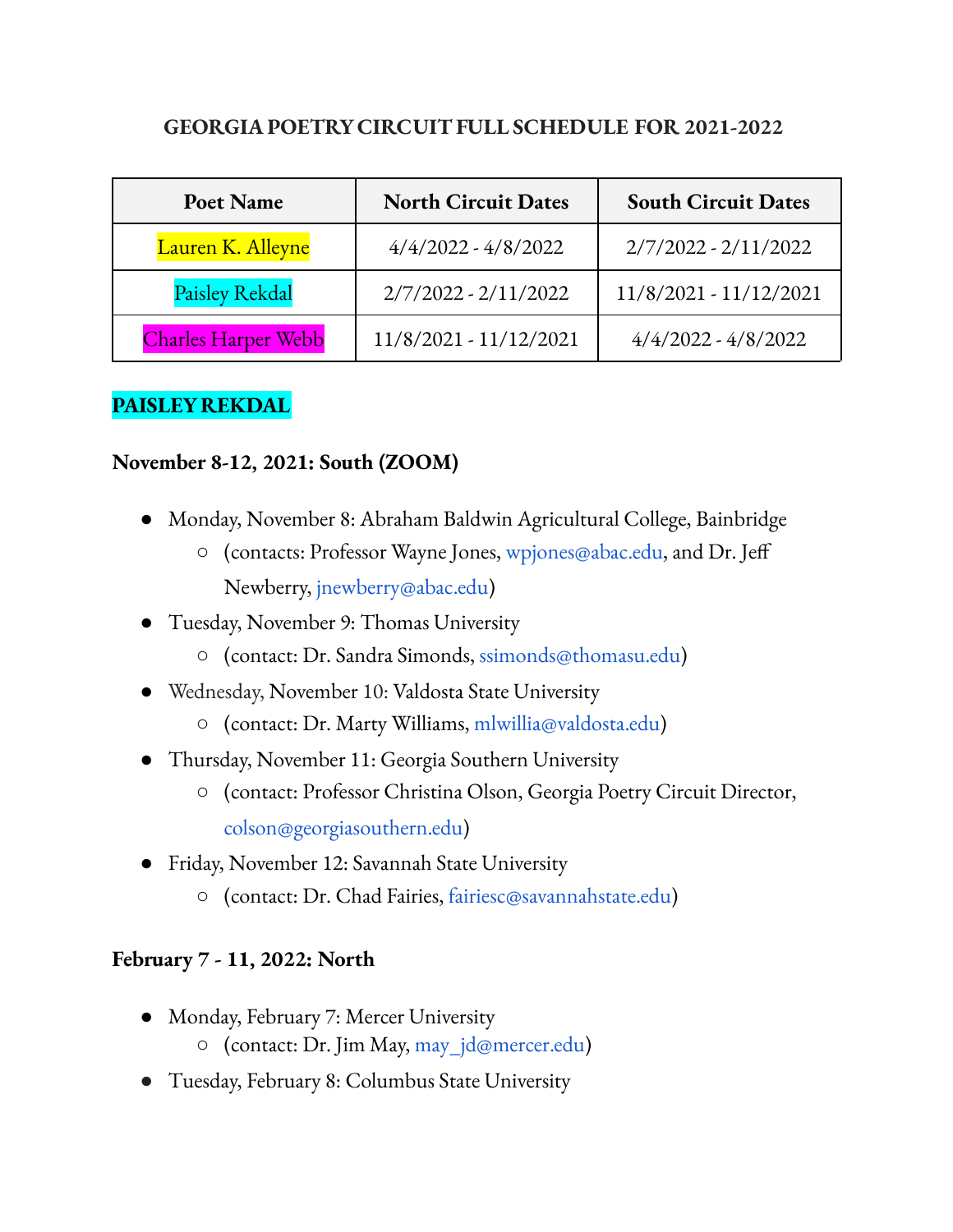- (contact: Dr. Nick Norwood, norwood\_nick@columbusstate.edu)
- Wednesday, February 9: Agnes Scott College
	- (contact: Professor Kamilah Moon, kmoon@agnesscott.edu)
- Thursday, February 10: Brenau University
	- Brenau University contact: Dr. Megan Clark, TBD)
- Friday, February 11: Berry College
	- Berry College (contact: Dr. Sandra Meek, smeek@berry.edu)

# **LAUREN K. ALLEYNE**

## **February 7 - 11, 2022: South**

- *●* Monday, February 7: Abraham Baldwin Agricultural College, Tifton
- Tuesday, February 8: Thomas University
- Wednesday, February 9: Valdosta State University
- Thursday, February 10: Georgia Southern University
- Friday, February 11: Savannah State University

# **April 4 - 8, 2022: North**

- Monday, April 4: Columbus State University
- Tuesday, April 5: Mercer University
- Wednesday, April 6: Agnes Scott College
- Thursday, April 7: Berry College
- Friday, April 8: Brenau University

# **CHARLES HARPER WEBB**

# **November 8-12, 2021: North (ZOOM)**